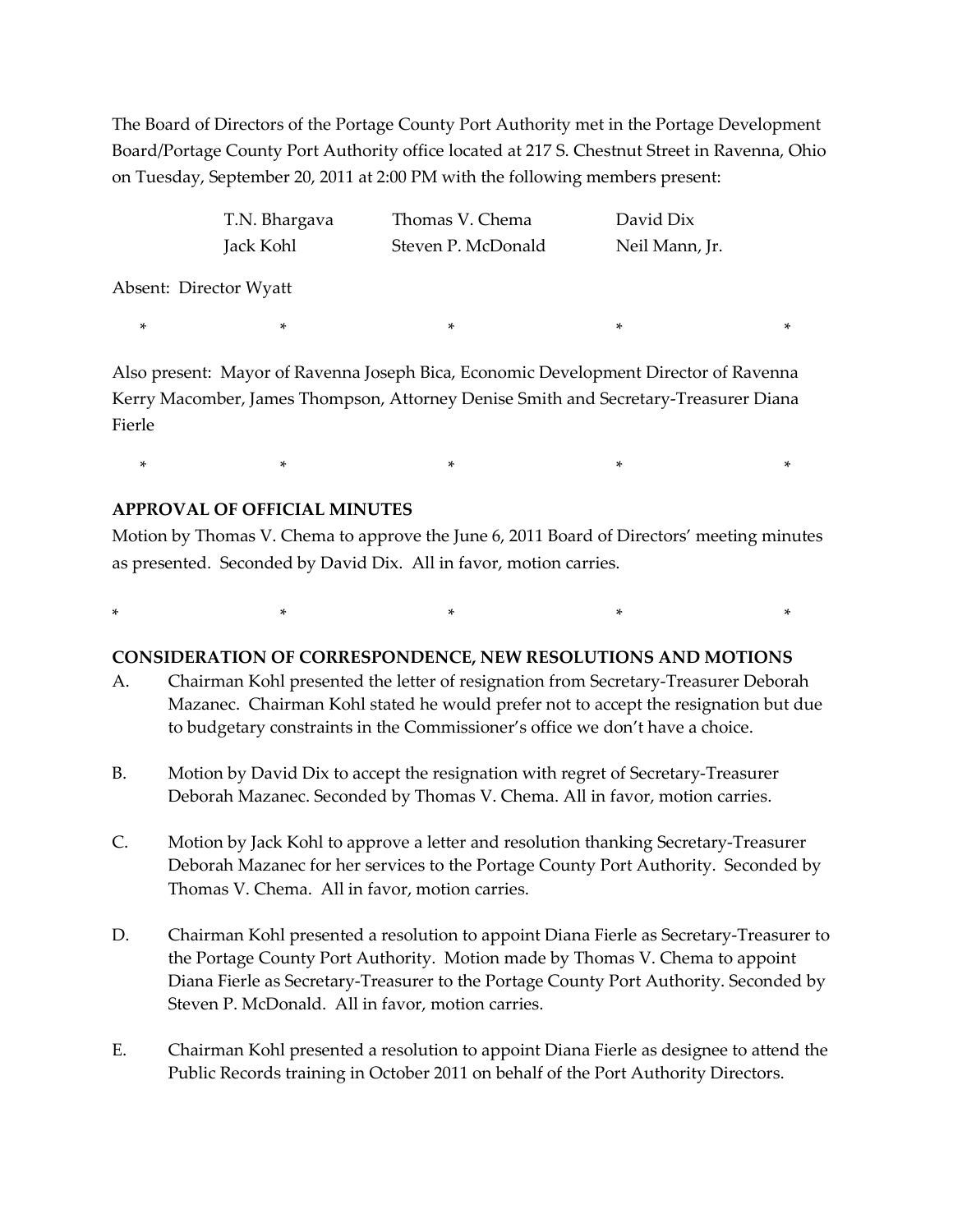Motion made by Thomas V. Chema to appoint Diana Fierle as designee to attend the Public Records training. Seconded by Steven P. McDonald. All in favor, motion carries.

F. Chairman Kohl introduced the Resolution to amend the 2011 Appropriation to allow payment to the Portage Development Board per the agreement between the Portage Development Board and the Portage County Port Authority.

Motion by Steven P. McDonald to amend the 2011 Appropriation to allow payment to the Portage Development Board. Seconded by Thomas V. Chema. All in favor, motion carries.

## **APPROVAL OF THE AGREEMENT BETWEEN THE PORTAGE COUNTY PORT AUTHORITY AND THE PORTAGE DEVELOPMENT BOARD**

 $*$  \*  $*$  \*  $*$  \*

Attorney Denise Smith advised the Directors that Attorney David Brode drafted the agreement. Attorney Smith stated that originally the agreement called for quarterly payments to the Portage Development Board. Since it's nearing the end of the year she thought the Directors might want to consider the one lump payment for calendar year 2011 or they can stick to the quarterly payments. Director Chema asked Secretary-Treasurer Fierle if the development board would benefit more from receiving it in one lump sum as opposed to quarterly. Secretary-Treasurer said that would be very helpful for the 2011 payment. Director Chema stated then the board ought to do it in one lump sum payment. Chairman Kohl mentioned that as long as there is no problem with the auditors and everyone else. Attorney Smith asked if it would be for the \$10,000 for 2011 and the response was yes.

Chairman Kohl asked for a motion to pay the Portage Development Board the \$10,000 in one lump-sum payment. Motion was made by Director Mann to pay the \$10,000 to the Portage Development Board in one lump sum payment. Seconded by David Dix. All in favor, motion carries.

Motion was made by Director Mann to approve the agreement between the Portage Development Board and the Portage County Port Authority. Seconded by Steven P. McDonald. All in favor, motion carries with Thomas V. Chema, Jack Kohl and T. N. Bhargava abstaining.

\* \* \* \* \*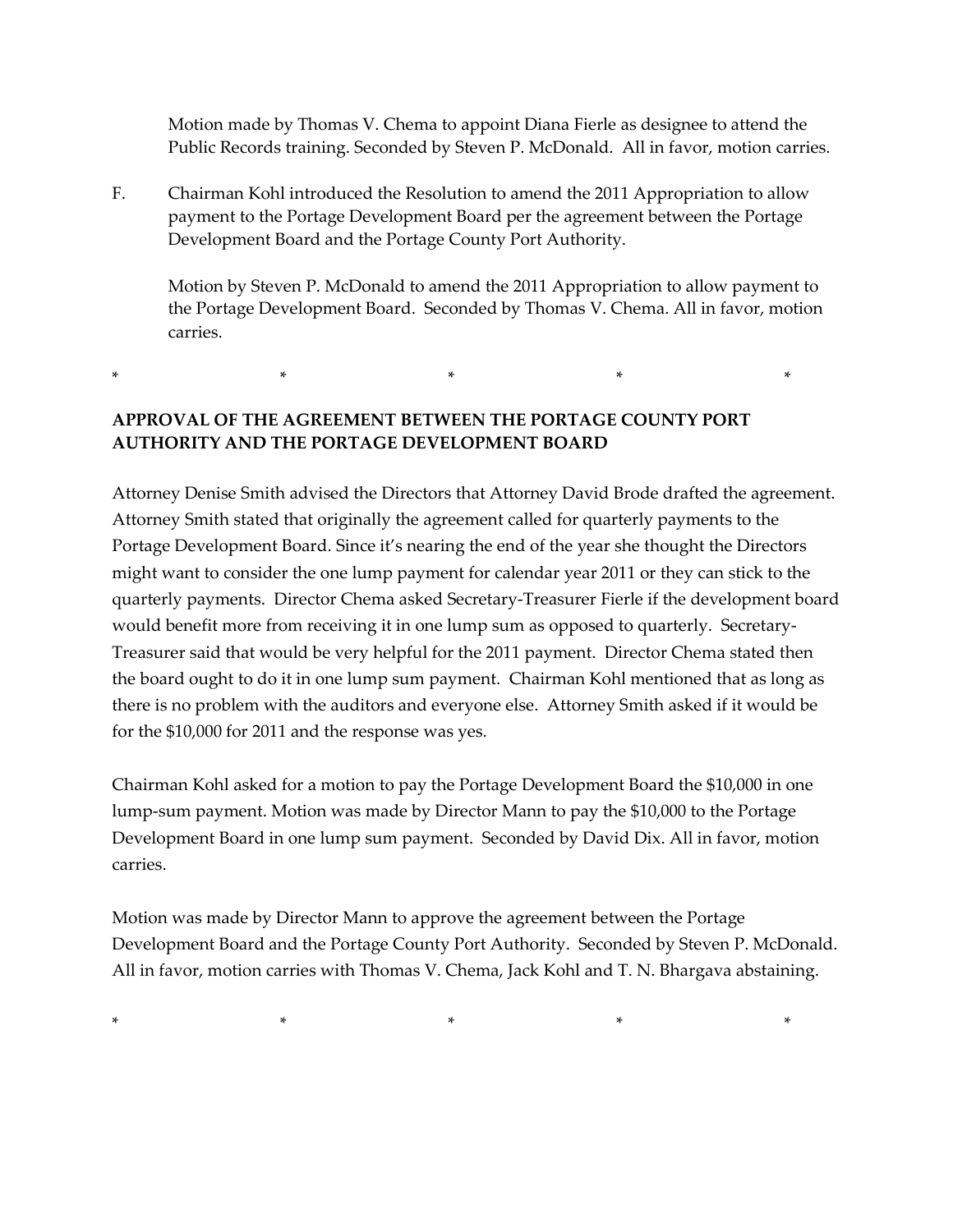### **DISCUSSION – POSSIBLE PROJECT**

Chairman Kohl explained a possible project for the City of Ravenna involving the old Ravenna High School property. He explained the Ravenna School board built a new school and they have been trying to sell the old school property. Chairman Kohl thought this would be a good time for the Port Authority to step in and purchase the property. The condition would be that the school building would be demolished first. The Port Authority would market the property along with the City of Ravenna to develop the 5 acre parcel and share the revenues with the school. We are in a position to do this on behalf of the schools and the community. It has been looked at by a number of professional contractors with many ideas for the property. More discussion continued about this project. Chairman Kohl stated that the new Ravenna school project was supposed to happen about 5 years down the road. When the state architect and review board came in to look at the building it was in such bad shape that they moved the new school project up on the list. We feel this building has been looked at very carefully to try to utilize it for other purposes but it is in such bad shape the recommendation was that it should be demolished. Chairman Kohl feels it's best to start over with a flat vacant lot.

Director Chema stated that they've had a couple of meetings with Mayor Bica and the superintendent of the Ravenna Schools. Director Chema feels what Chairman Kohl is proposing is a great idea. It's on the edge of a very nice area and conjoins with the downtown. If you can get a developer to make this mixed use and also compliment the residential around it you can have a very vibrant neighborhood. Director Chema feels only one portion of that building could be renovated, the rest would need to be torn down. It would cost much more to try to renovate the historic core. The rest doesn't appear to have any value. The cost would be extremely expensive. He feels the best thing to do would be to demolish the entire building. Director Chema feels this would be a great project for the Port to take on. This would be a project we are taking ownership of. He hopes we can work closely with the Portage Development Board with the marketing side of it. We know we would have really good support from the Mayor.

Director Bhargava asked about the asbestos. Chairman Kohl said the City and the schools have the demolish numbers and that takes into account any asbestos in the building. They've done that as they've taken a survey of the school.

Mayor Bica states that after month of trying to come up with a resolution on the reuse of this building in partnership with someone, the City has come to the conclusion that this is the best director to go in. He stated that he and Ms. Macomber are very much in favor of this proposal. He feels it will push it forward correctly.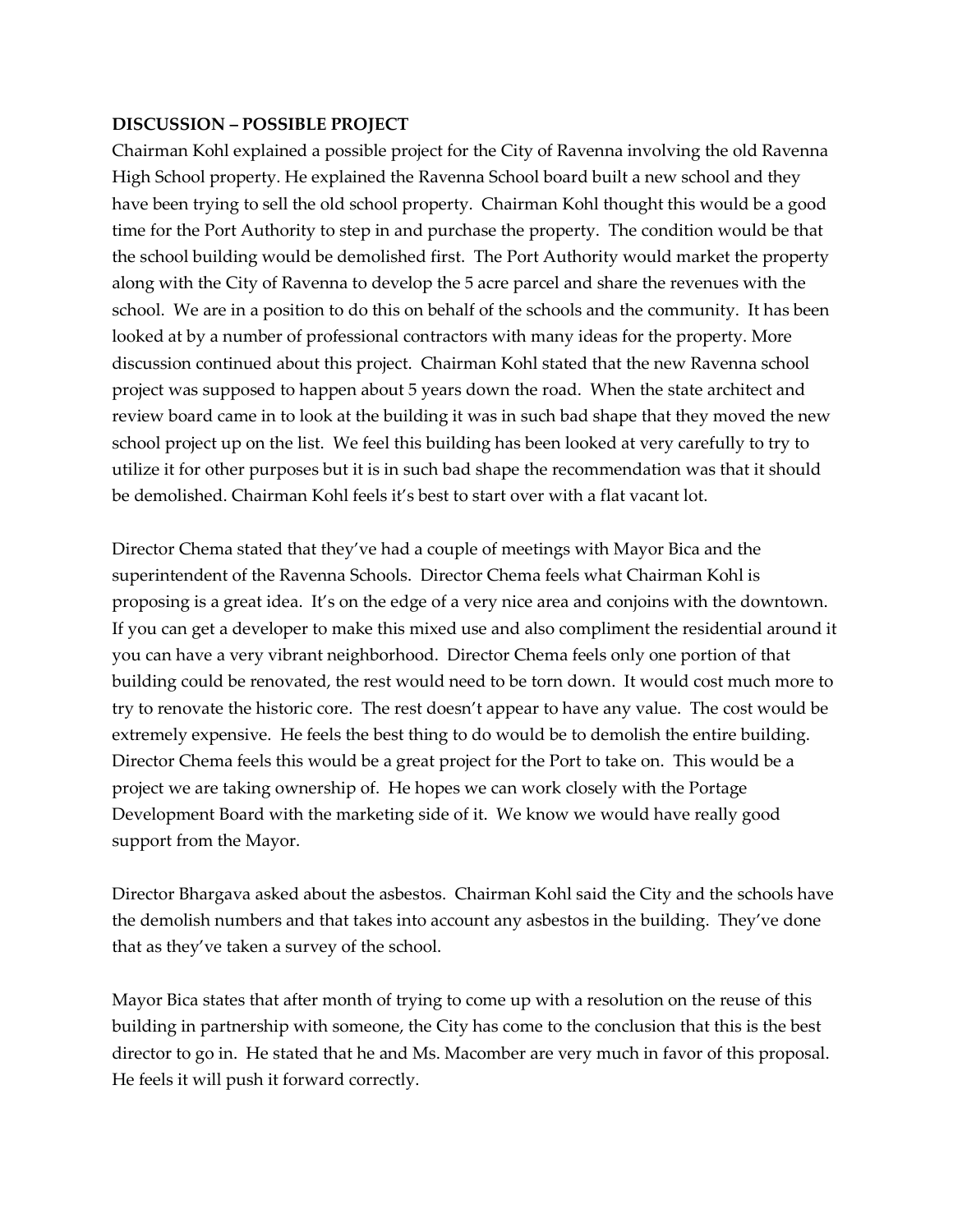Chairman Kohl stated that it's up to the schools what happens with the building and he'd love to see them grant the building to the Port. He'd like to see something start this year. It costs the schools about \$150,000 per year to maintain the building. With winter upon us it will cost another \$30,000 - \$40,000 to heat the building. Director Chema stated that he believes from the school boards point of view, they would like it if they wouldn't have to maintain the building for another year. Chairman Kohl stated for the long term he believes this is the best option for the City of Ravenna. Director Dix hopes that if we do this we will come up with a project that's a really credit to the city. Mayor Bica says he feels there should probably be a sub-committee set up to review the proposals and make sure it is a good thing for the city. Mayor Bica is very sensitive to what might be proposed there. The city will not support certain housing, certain businesses at this location as it's a "sweet spot" as far as he's concerned. He wants something done there that will be extraordinary for the city in the redevelopment process.

Ms. Macomber said she wants to remind the directors that this is in the historic district so there is already a design review committee that has a strong interest and knowledge of how to put in a complimentary piece to the overall character.

Mayor Bica stated that his vision is to see some office, retail, some upscale apartments for senior housing or student housing that is something significant that the city can promote. Mayor Bica is very excited about this project.

Director Chema stated that if the school board gives this to us, we might want put out an RFQ for qualifications of some very good developers that would be interested in developing this property. We can decide later what we want to do.

Chairman Kohl explained that the school board would have to demolish it with the funds that are already in place. Director Chema stated that we might also want to utilize a TIF for this project. The Port could share the revenues from the fees generated with the schools to help them with the loss of taxes during the TIF period. There was much more discussion regarding the funding mechanisms and revenues generated.

Stephen McDonald made a motion to move forward and send the letter to the school board. Seconded by T.N. Bhargava. All in favor, motion carries.

There was a little more discussion about the project and then a vote with motion carrying.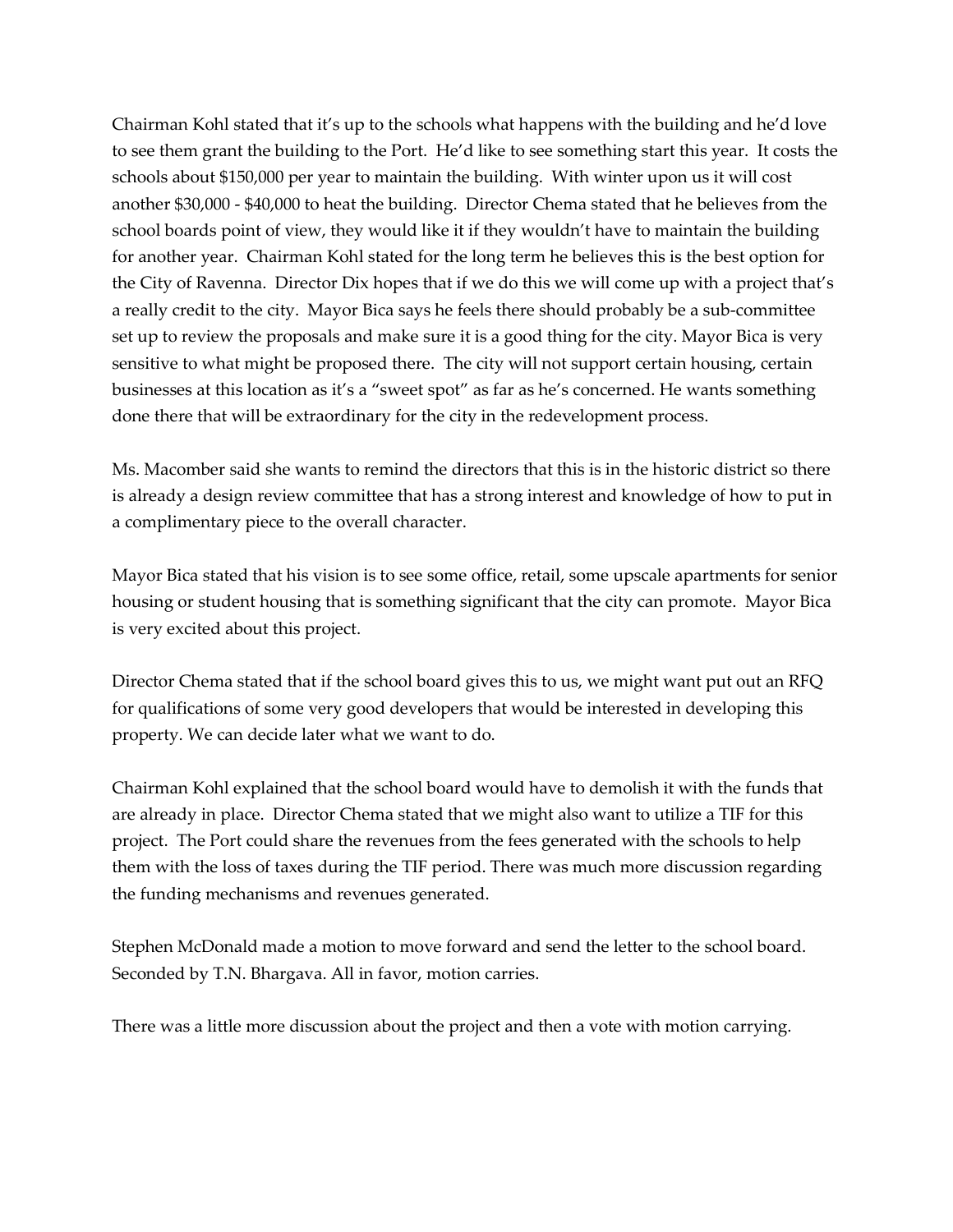Director Chema asked when Brad would be starting. Secretary/Treasurer stated on Monday. She gave a little background about Brad and stated that he will be attending the Port Authority meetings.

\* \* \* \* \*

\* \* \* \* \*

#### **SCHEDULED MEETING DATES**

The next regular meeting is scheduled for Tuesday, December 6, 2011 at 2:00 PM

\* \* \* \* \*

#### **RESOLUTION NO: 11-004**

## **RE: RESOLUTION OF THANKS TO THE PORTAGE COUNTY PORT AUTHORITY'S FIRST SECRETARY- TREASURER DEBORAH MAZANEC**

It was moved by Jack Kohl, seconded by Thomas V. Chema that the following resolution be adopted:

| <b>WHEREAS,</b>  | the Portage County Port Authority was created by the Portage County Board<br>of Commissioners on April 9, 2002; and                                                                                                                                                                                                    |
|------------------|------------------------------------------------------------------------------------------------------------------------------------------------------------------------------------------------------------------------------------------------------------------------------------------------------------------------|
| <b>WHEREAS,</b>  | the Portage County Port Authority Secretary-Treasurer was originally<br>appointed by the Board of Commissioners on June 6, 2006 to serve as the first<br>Secretary-Treasurer of the Portage County Port Authority; and                                                                                                 |
| WHEREAS,         | Secretary-Treasurer Deborah Mazanec served as the official Secretary-<br>Treasurer since her appointment at the December 2006 Board meeting; now<br>therefore be it                                                                                                                                                    |
| RESOLVED,        | that the Portage County Port Authority Board of Directors thanks Secretary-<br>Treasurer Deborah Mazanec for her leadership, dedication and hard work to<br>the Portage County Port Authority, and be it further                                                                                                       |
| <b>RESOLVED,</b> | that the Board of Directors offers a sincere "Thank You" and expresses their<br>deep appreciation to Secretary-Treasurer Deborah Mazanec for her<br>contribution to the Portage County Port Authority and the citizens of Portage<br>County, and want her to know that she will be deeply missed; and be it<br>further |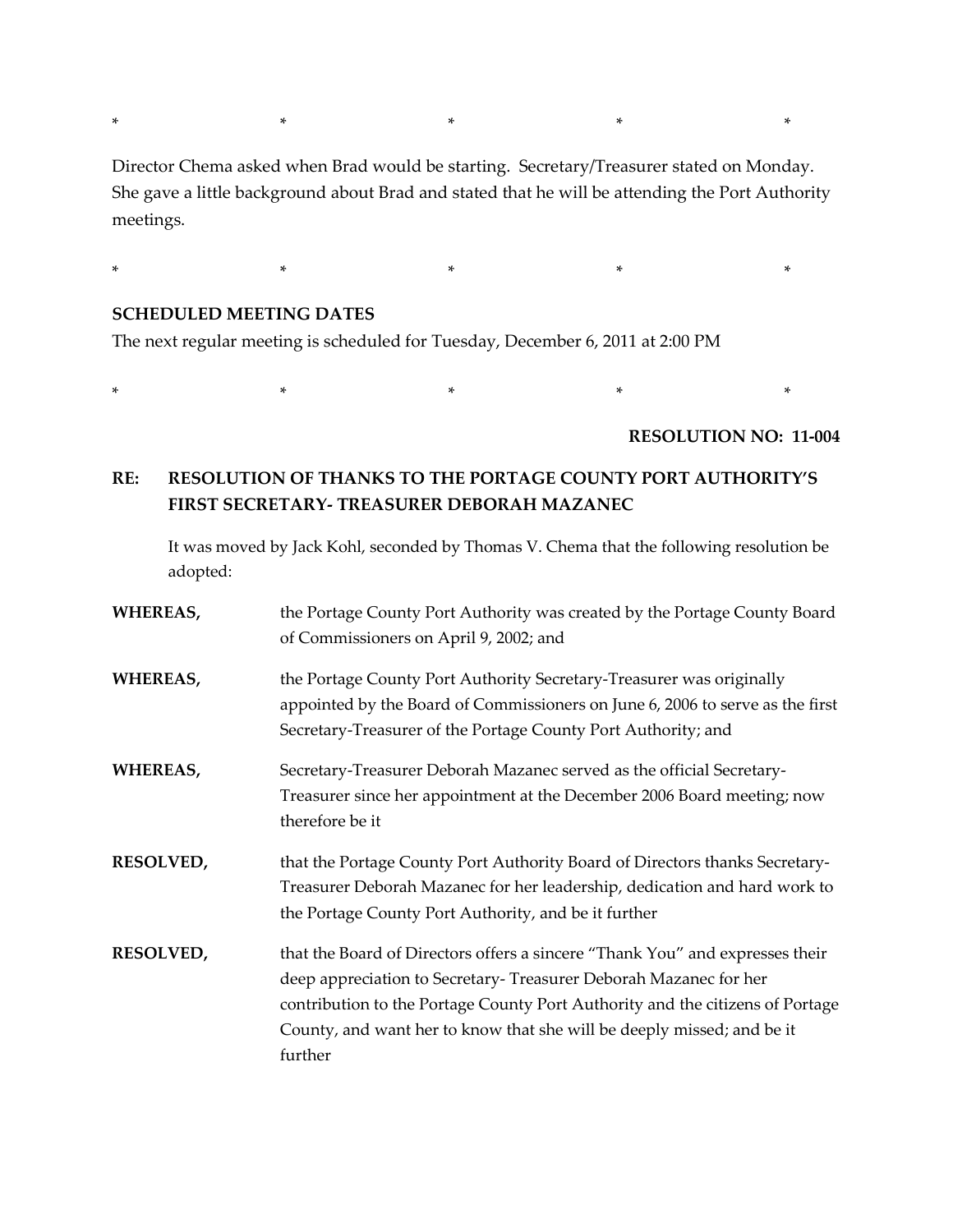**RESOLVED,** that the Board of Directors finds and determines that all formal actions of the Board concerning and relating to the adoption of this resolution were taken in an open meeting of this Board and that all deliberations of this Board that resulted in those formal actions were in a meeting open to the public in compliance with the law including Section 121.22 of the Ohio Revised Code.

Voice Vote as Follows:

| T.N. Bhargava, yea;         | David Dix, yea;      | Thomas V. Chema, yea;    |
|-----------------------------|----------------------|--------------------------|
| Jack Kohl, yea;             | Neil Mann, Jr., yea; | Steven P. McDonald, yea; |
| James A. Wyatt, Jr., absent |                      |                          |

\* \* \* \* \*

**RESOLUTION** NO. 11-005

# **RE: APPOINT DIANA FIERLE AS SECRETARY-TREASURER OF THE BOARD OF DIRECTORS FOR THE PORTAGE COUNTY PORT AUTHORITY FOR THE REMAINDER OF THE YEAR 2011.**

It was moved by Jack Kohl, seconded by Thomas V. Chema that the following resolution be adopted:

- **RESOLVED,** that Diana Fierle is appointed by the Board of Directors of the Portage County Port Authority as Secretary-Treasurer of the Board for the remainder of the year 2011 or until the next organizational meeting of the Board, due to the resignation of Secretary-Treasurer Deborah Mazanec; and be it further
- **RESOLVED,** that the Board of Directors finds and determines that all formal actions of this Board concerning and relating to the adoption of this resolution were taken in an open meeting of this Board and that all deliberations of this Board that resulted in those formal actions were in meeting open to the public in compliance with the law including Section 121.22 of the Ohio Revised Code.

Voice vote was as follows:

| T.N. Bhargava, yea;          | Thomas V. Chema, yea;    |
|------------------------------|--------------------------|
| David Dix, yea;              | Jack Kohl, yea;          |
| Neil Mann, Jr., yea;         | Steven P. McDonald, yea; |
| James A. Wyatt, Jr., absent; |                          |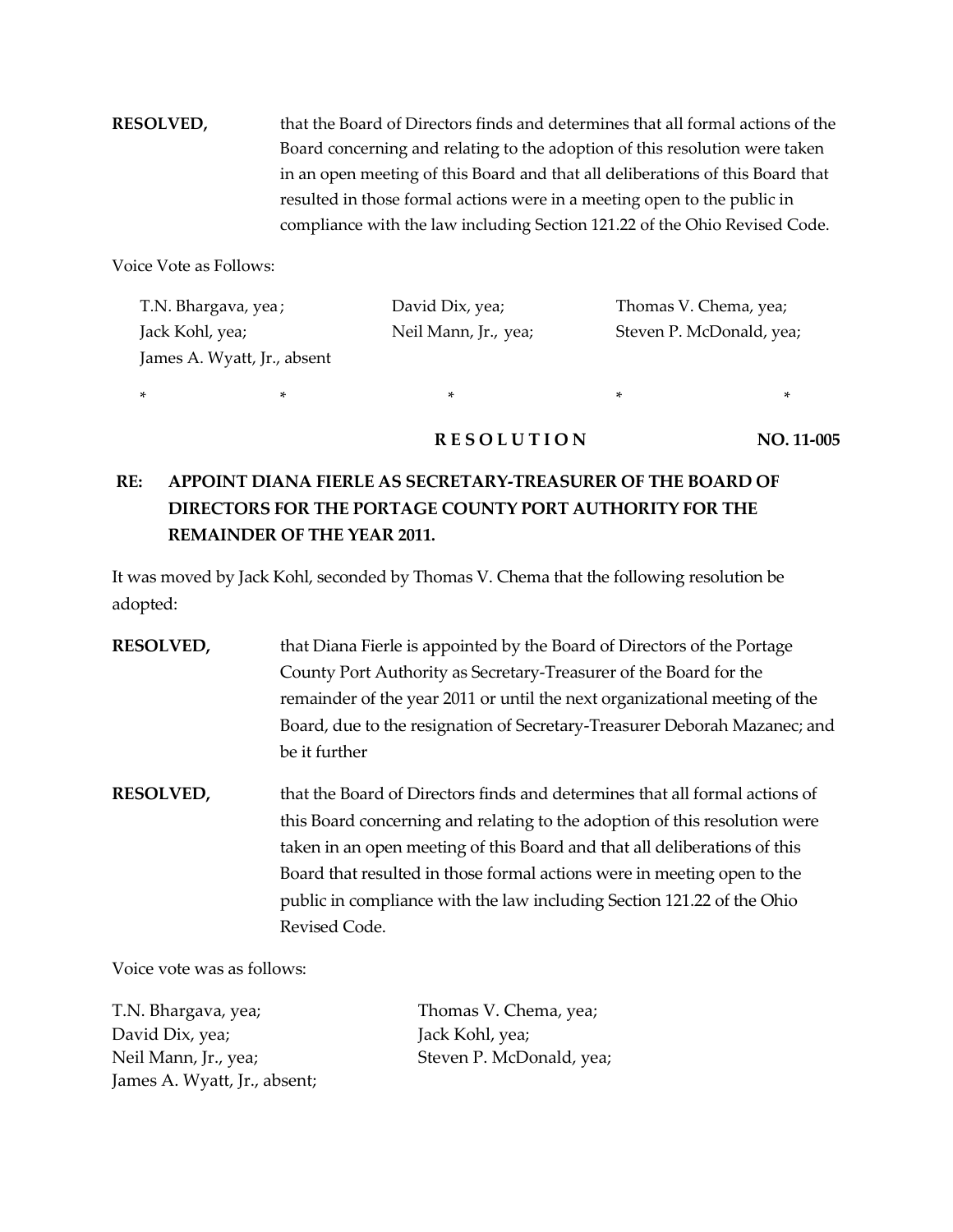## **RE: IN ACCORDANCE WITH OHIO SUBSTITUTE HOUSE BILL 9 (126TH GENERAL ASSEMBLY) APPOINT SECRETARY-TREASURER DIANA FIERLE AS THE DESIGNEE TO ATTEND TRAINING PROGRAMS AND SEMINARS ABOUT OHIO'S PUBLIC RECORDS LAW.**

\* \* \* \* \*

It was moved by Thomas V. Chema, seconded by Steven P. McDonald that the following Resolution be adopted:

| <b>WHEREAS,</b>  | Ohio Substitute House Bill 9 (126 <sup>th</sup> General Assembly) requires a public<br>office to adopt a public records policy in compliance with Ohio's Public<br>Records Law for responding to public requests for information; and                                                                                                                                                                        |
|------------------|--------------------------------------------------------------------------------------------------------------------------------------------------------------------------------------------------------------------------------------------------------------------------------------------------------------------------------------------------------------------------------------------------------------|
| WHEREAS,         | Ohio law requires that elected and appointed officials attend a three hour<br>seminar about Public Records Law but also allows the official to appoint<br>a designee; now there for be it                                                                                                                                                                                                                    |
| RESOLVED,        | that the Portage County Port Authority Board of Directors does hereby<br>appoint Secretary-Treasurer Diana Fierle as the Board's designee to<br>attend the required training in accordance with Ohio Substitute House<br>Bill 9 (126 <sup>th</sup> General Assembly); and be it further                                                                                                                      |
| <b>RESOLVED,</b> | that the Board of Directors finds and determines that all formal actions of<br>this Board concerning and relating to the adoption of this resolution were<br>taken in an open meeting of this Board and that all deliberations of this<br>Board that resulted in those formal actions were in meeting open to the<br>public in compliance with the law including Section 121.22 of the Ohio<br>Revised Code. |

Voice vote was as follows:

T.N. Bhargava, yea; Thomas V. Chema, yea; David Dix, yea; Jack Kohl, yea; Neil Mann, Jr., yea; Steven P. McDonald, yea; James A. Wyatt, Jr., absent;

\* \* \* \* \*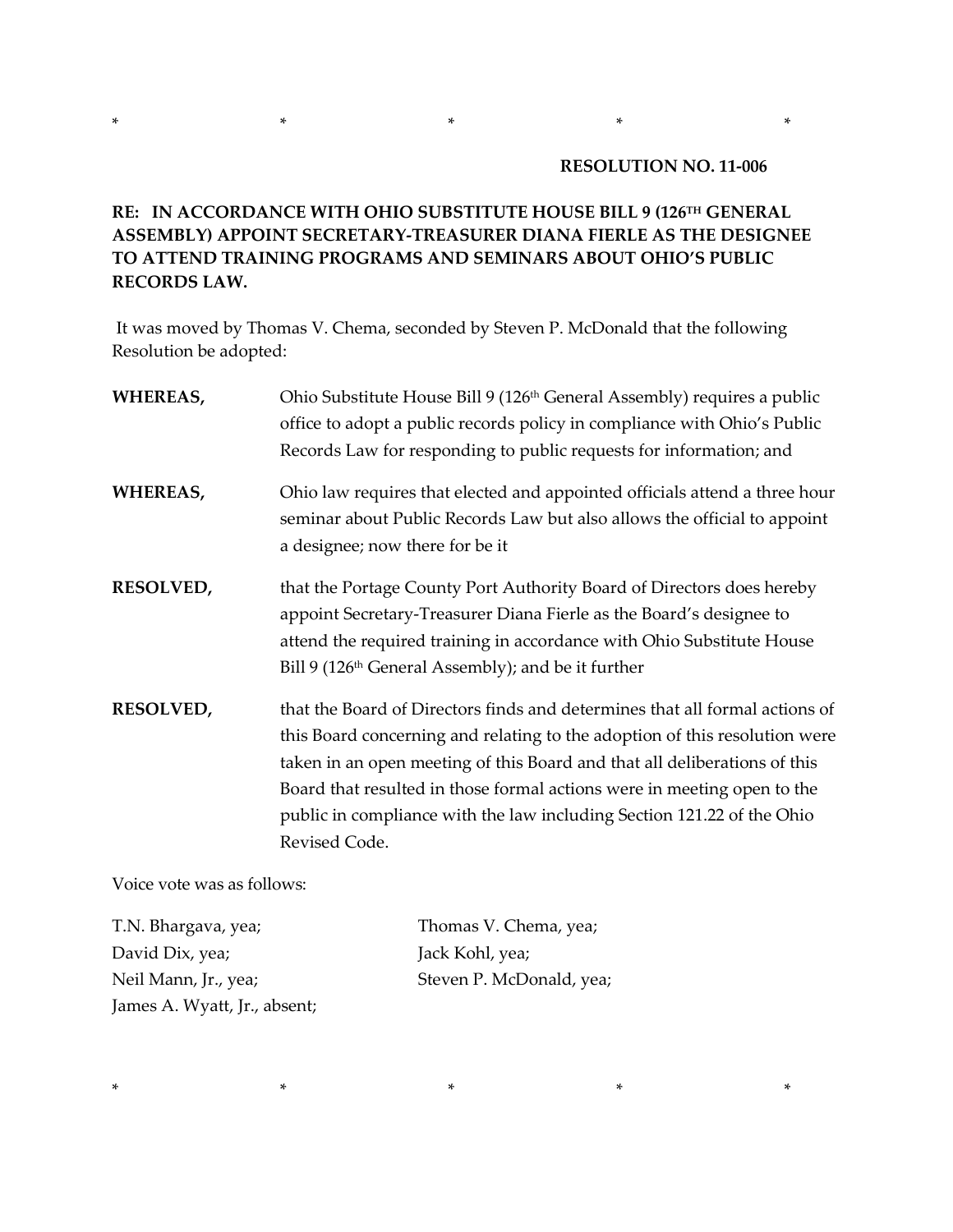#### **RESOLUTION NO. 11-007**

## **RE: AMEND PORTAGE COUNTY PORT AUTHORITY APPROPRIATION FOR YEAR 2011, APPROVED BY RESOLUTION 10-006 ON DECEMBER 7, 2010.**

It was moved by Steven P. McDonald, seconded by Thomas V. Chema, that the following Resolution be adopted:

| WHEREAS,         | the Board of Directors adopted Resolution No. 10-006 on December 7, 2010<br>to set aside funds for Port Authority expenditures during 2011; and                                                                                                                                                                                                                                                              |
|------------------|--------------------------------------------------------------------------------------------------------------------------------------------------------------------------------------------------------------------------------------------------------------------------------------------------------------------------------------------------------------------------------------------------------------|
| WHEREAS,         | the Portage County Port Authority Board of Directors desires to amend the<br>2011 Budget to allow payment to the Portage Development Board per the<br>Agreement between the Portage County Port Authority and the Portage<br>Development Board in an amount not to exceed \$10,000; now therefore be it                                                                                                      |
| <b>RESOLVED,</b> | that the Board of Directors approves the Amended 2011 Budget as follows<br>as Exhibit "A", changing the Contract Services line from \$4,120.00 to<br>\$14,120.00 and the Membership Dues line from \$15,900.00 to \$5,900.00; and<br>be it further                                                                                                                                                           |
| <b>RESOLVED,</b> | that the Board of Directors finds and determines that all formal actions of<br>this Board concerning and relating to the adoption of this resolution were<br>taken in an open meeting of this Board and that all deliberations of this<br>Board that resulted in those formal actions were in meeting open to the<br>public in compliance with the law including Section 121.22 of the Ohio<br>Revised Code. |

Voice Vote as Follows:

T.N. Bhargava, yea; Thomas V. Chema, yea; David Dix, yea; Jack Kohl, yea; Neil Mann, Jr., yea; Steven P. McDonald, yea; James A. Wyatt, Jr., absent

**Exhibit "A" Resolution 11-007**

### **PORTAGE COUNTY PORT AUTHORITY 2011 Amended Budget**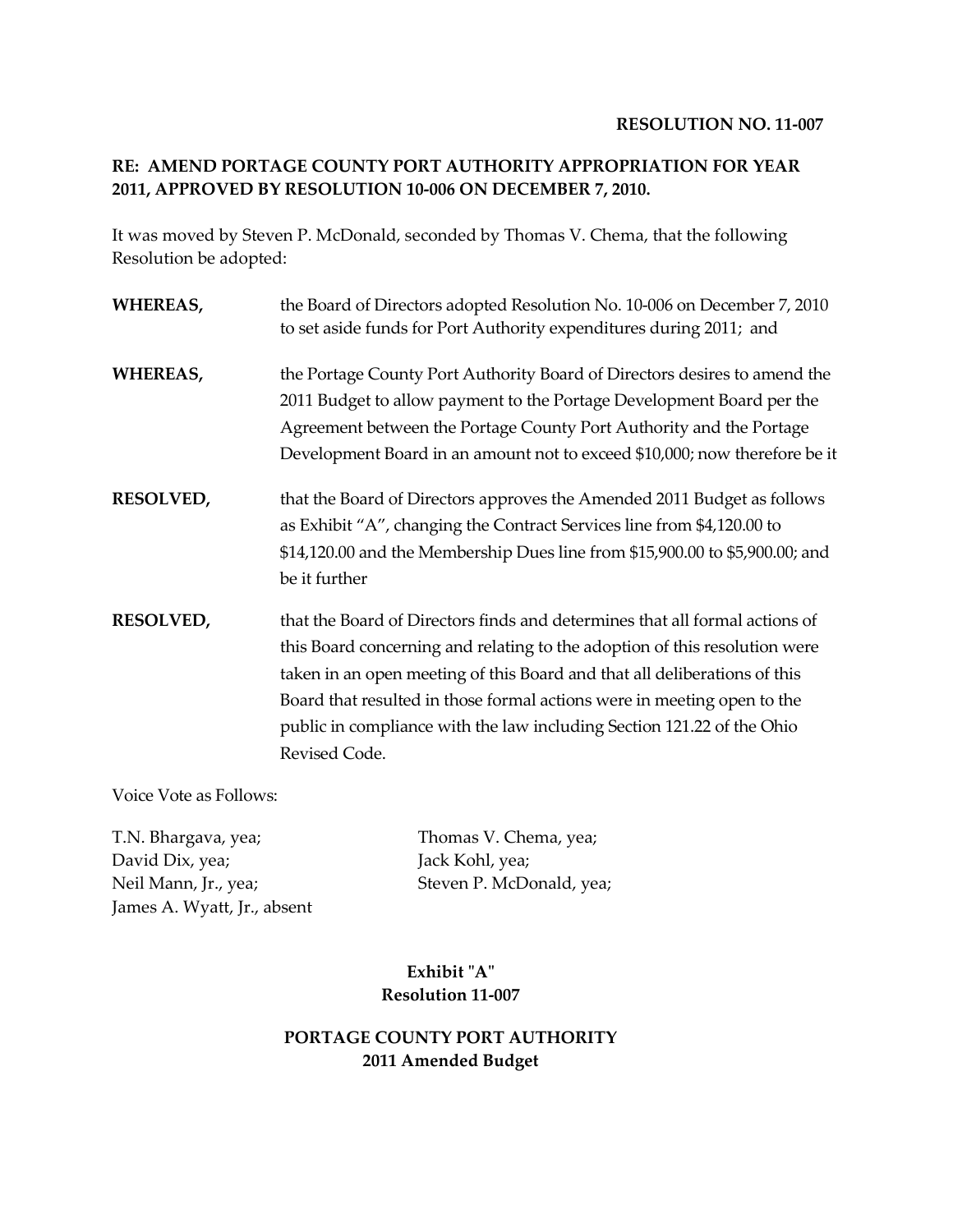| <b>Estimated Beginning Balance</b><br><b>Checking Account</b><br>Money Market Account<br><b>Total Estimated Balance</b> | 2011<br>Original<br><b>Budget</b><br>Amount<br>\$8,000.00<br>\$129,750.00<br>\$137,750.00 | 2011<br>Amended<br><b>Budget</b><br>Amount<br>\$8,000.00<br>\$129,750.00<br>\$137,750.00 |
|-------------------------------------------------------------------------------------------------------------------------|-------------------------------------------------------------------------------------------|------------------------------------------------------------------------------------------|
| Description                                                                                                             |                                                                                           |                                                                                          |
| <b>Revenues</b>                                                                                                         |                                                                                           |                                                                                          |
| May 2011 - Cascades Admin. Fees                                                                                         | \$1,468.75                                                                                | \$1,468.75                                                                               |
| Nov. 2011 - Cascades Admin. Fees                                                                                        | \$1,406.25                                                                                | \$1,406.25                                                                               |
| May 2011 - Plaza Schroer Fees                                                                                           | \$352.50                                                                                  | \$352.50                                                                                 |
| Nov. 2011 - Plaza schroer Fees                                                                                          | \$352.50                                                                                  | \$352.50                                                                                 |
| <b>Total Revenues</b>                                                                                                   | \$3,580.00                                                                                | \$3,580.00                                                                               |
| <b>Total Estimated Resources</b>                                                                                        | \$141,330.00                                                                              | \$141,330.00                                                                             |
| <b>Expenses</b>                                                                                                         |                                                                                           |                                                                                          |
| <b>Employee Full-time Salaries</b>                                                                                      | \$0.00                                                                                    | \$0.00                                                                                   |
| <b>PERS</b>                                                                                                             | \$0.00                                                                                    | \$0.00                                                                                   |
| Medicare                                                                                                                | \$0.00                                                                                    | \$0.00                                                                                   |
| <b>Workers Compensation</b>                                                                                             | \$0.00                                                                                    | \$0.00                                                                                   |
| <b>Health Benefits</b>                                                                                                  | \$0.00                                                                                    | \$0.00                                                                                   |
| <b>Contract Services</b>                                                                                                | \$4,120.00                                                                                | \$14,120.00                                                                              |
| <b>Training/Meeting Expenses</b>                                                                                        | \$1,000.00                                                                                | \$1,000.00                                                                               |
| Transportation                                                                                                          | \$1,000.00                                                                                | \$1,000.00                                                                               |
| Membership Dues                                                                                                         | \$15,900.00                                                                               | \$5,900.00                                                                               |
| Advertising/Marketing                                                                                                   | \$2,000.00                                                                                | \$2,000.00                                                                               |
| Telephone                                                                                                               | \$0.00                                                                                    | \$0.00                                                                                   |
| Postage                                                                                                                 | \$0.00                                                                                    | \$0.00                                                                                   |
| Rent                                                                                                                    | \$0.00                                                                                    | \$0.00                                                                                   |
| Professional & Technical Services                                                                                       | \$500.00                                                                                  | \$500.00                                                                                 |
| <b>Other Services</b>                                                                                                   | \$0.00                                                                                    | \$0.00                                                                                   |
| Materials & Supplies                                                                                                    | \$150.00                                                                                  | \$150.00                                                                                 |
| Photocopy & Printing Supplies (Copier)                                                                                  | \$0.00                                                                                    | \$0.00                                                                                   |
| <b>Food Supplies</b>                                                                                                    | \$500.00                                                                                  | \$500.00                                                                                 |
| <b>Total Expenses</b>                                                                                                   | \$25,170.00                                                                               | \$25,170.00                                                                              |
| *<br>*                                                                                                                  | *                                                                                         | *                                                                                        |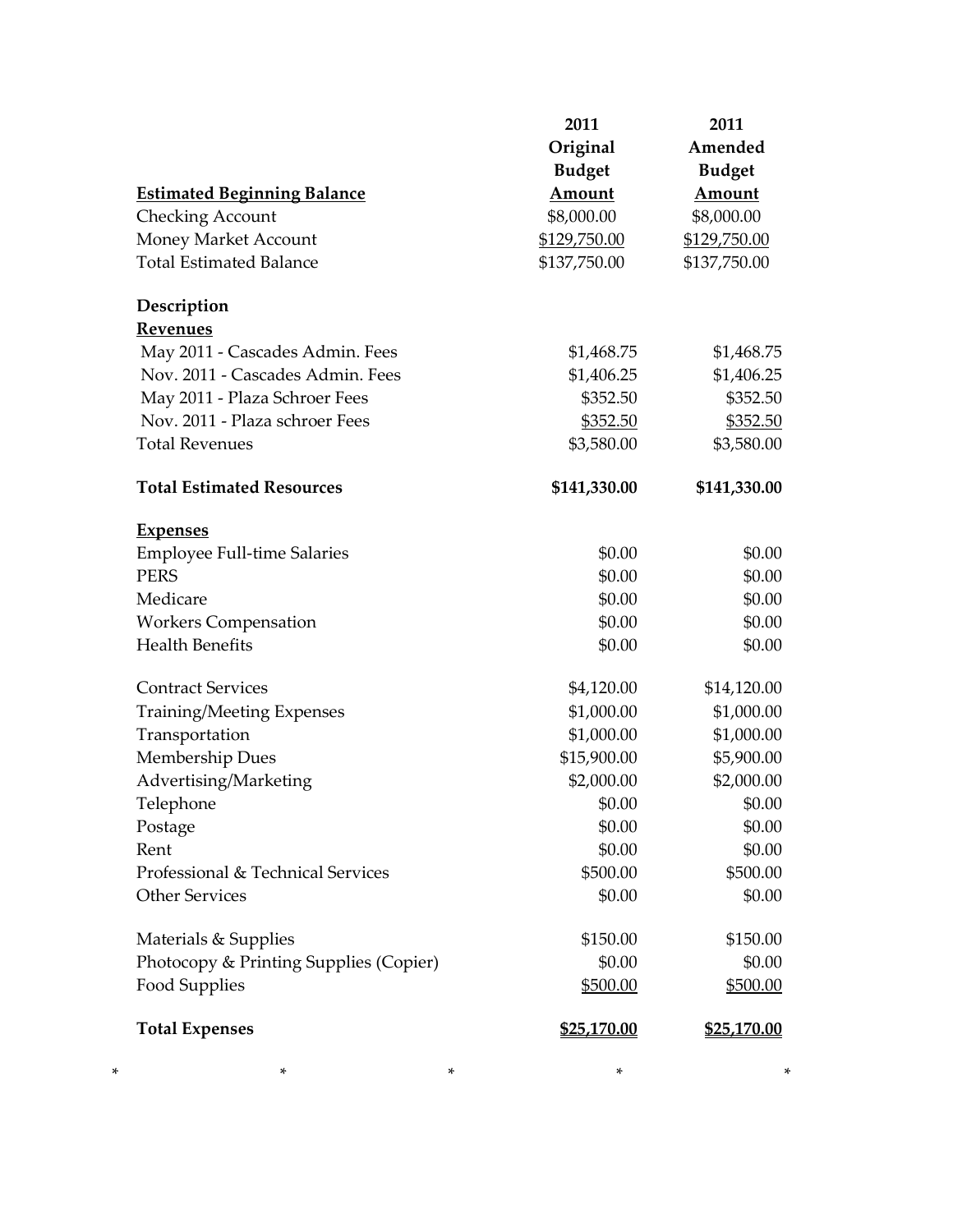#### **RESOLUTION** NO. 11-008

# **RE: ENTER INTO AND APPROVE THE TERMS OF AN AGREEMENT BETWEEN THE PORTAGE COUNTY PORT AUTHORITY AND THE PORTAGE DEVELOPMENT BOARD**

It was moved by Neil Mann, Jr., seconded by Steven P. McDonald that the following resolution be adopted:

- **WHEREAS,** the Portage Development Board is private, not-for-profit corporation which provides economic development programs for the business community of Portage County; and
- **WHEREAS,** per Resolution No. 11-003 adopted June 6, 2011, the Portage County Port Authority Board of Directors approved the expenditures and the entering into an Agreement with the Portage Development Board; and
- **WHEREAS,** the Portage Development Board agrees to furnish and the Portage County Port Authority agrees to purchase the use of space and services in accordance with the Terms and Conditions set forth in the attached Agreement, now therefore be it
- **RESOLVED,** that the Board of Directors agree to enter into an agreement for services with the Portage Development Board, 217 South Chestnut Street in Ravenna, Ohio in the amount of \$10,000 per calendar year beginning July 1, 2011, and will continue in effect until December 31, 2011; and be it further
- **RESOLVED,** that this Agreement shall renew automatically for a one (1) year term beginning January 1, 2012 and each January 1 thereafter, unless either party notifies the other party in writing of its intention to not renew this agreement at least sixty (60) days prior to the end of the then current term. Such notice of intent to not renew may be delivered by regular U.S. mail, and be it further
- **RESOLVED,** that the Board of Directors finds and determines that all formal actions of this Board concerning and relating to the adoption of this resolution were taken in an open meeting of this Board and that all deliberations of this Board that resulted in those formal actions were in a meeting open to the public in compliance with the law including Section 121.22 of the Ohio Revised Code.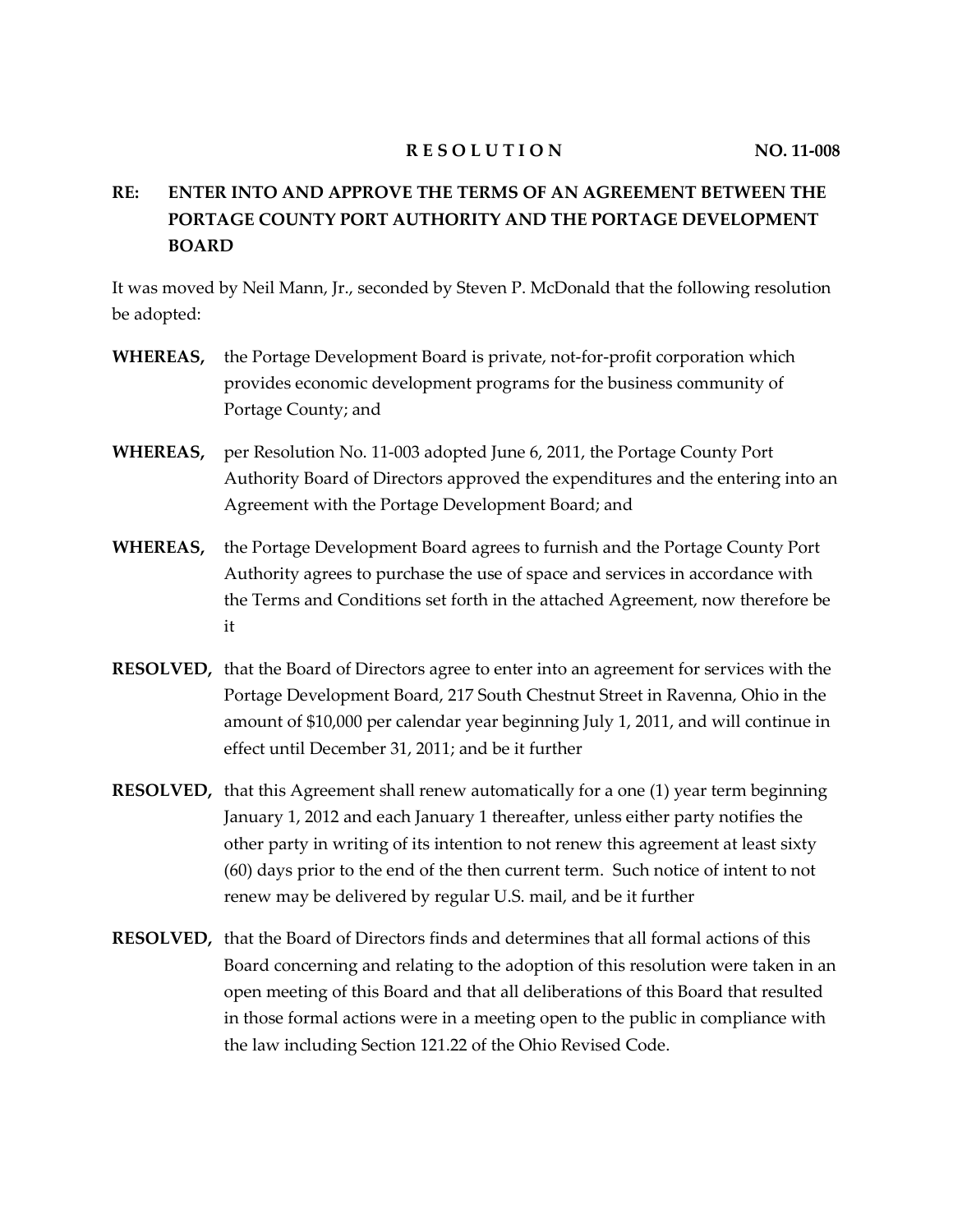Voice vote was as follows:

David Dix, yea; Jack Kohl, abstained; Neil Mann, Jr., yea; Steven P. McDonald, yea; James A. Wyatt, Jr., absent;

T.N. Bhargava, abstained Thomas V. Chema, abstained;

# **AGREEMENT BETWEEN THE PORTAGE COUNTY PORT AUTHORITY AND THE PORTAGE DEVELOPMENT BOARD**

This Agreement is by and between The Portage Count Port Authority ("PCPA") whose office is located at 217 S. Chestnut Street, Ravenna, Ohio 44266, Ohio, and Portage Development Board ("PDB") whose office is located at 217 S. Chestnut Street, Ravenna, Ohio 44266.

WHEREAS, PDB agrees to furnish and PCPA agrees to purchase the use of space and services in accordance with the Terms and Conditions set forth below;

NOW, therefore, it is agreed as follows:

## **I. TERM OF AGREEMENT**

- a. This Agreement shall be effective July 1, 2011 and will continue in effect until December 31, 2011 and shall remain in full force during that term unless terminated by mutual consent.
- b. This Agreement shall renew automatically for a one (1) year term beginning January 1, 2012 and each January 1 thereafter, unless either party notifies the other party in writing of its intention to not renew this Agreement at least sixty (60) days prior to the end of the then current term. Such notice of intent to not renew may be delivered by regular U.S. mail.
- c. In the event that this Agreement is terminated, the PCPA shall pay PDB for services rendered to the termination date.

## **II. RESPONSIBILITIES OF PDB**

- a. PDB shall allow PCPA to utilize its current office space located at 217 S. Chestnut Street, Ravenna, Ohio 44266 on an "as needed" basis.
- b. PDB shall host the PCPA web page on the PDB website (www.portagedevbd.org). PCPA shall provide PDB on a periodic basis the content and information that the PCPA desires to be contained on the web page. The PDB shall update the PCPA web page within a reasonable time period not later than seven (7) days after receipt of the content and information PCPA wishes to place on the web page.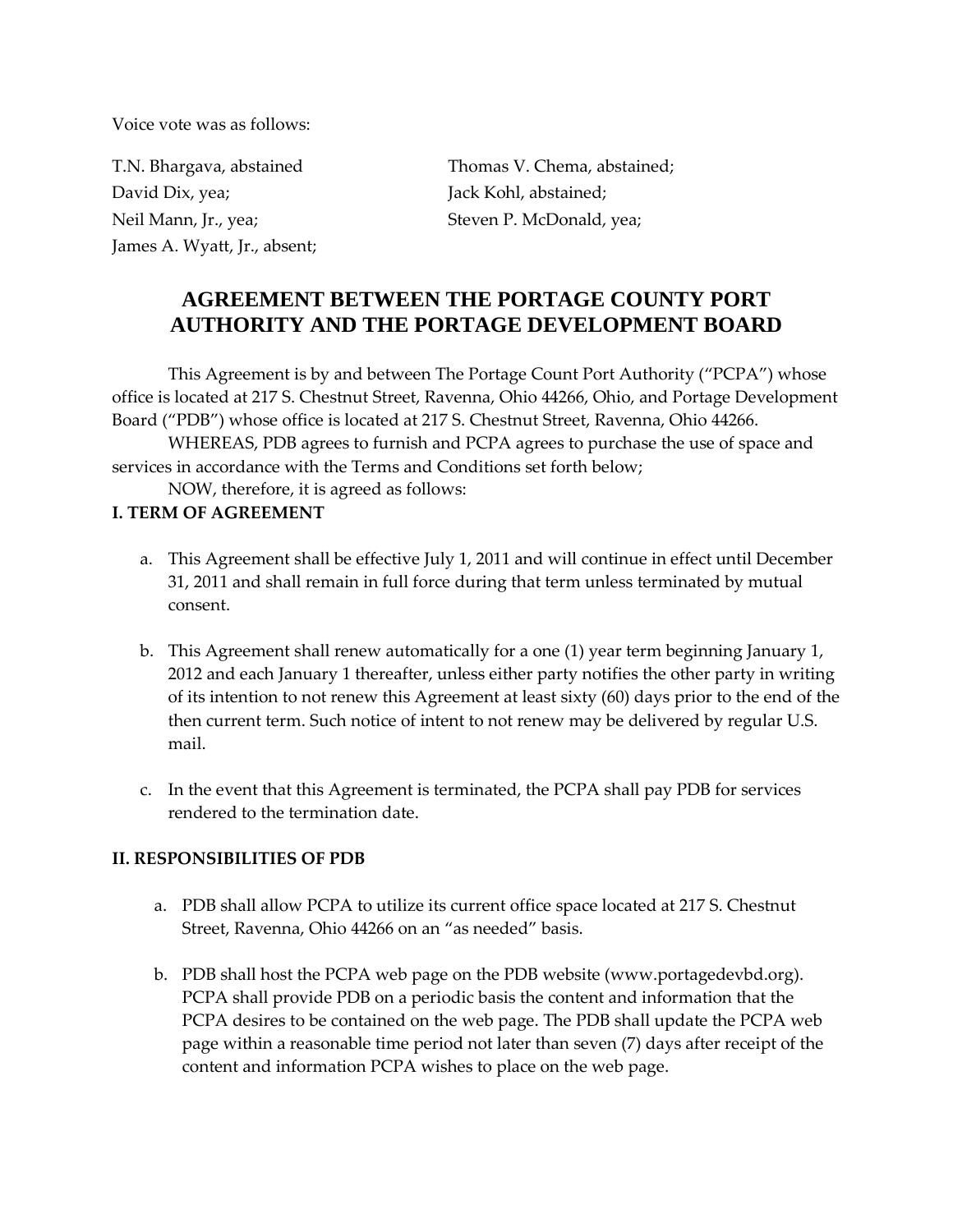- c. PDB shall provide the following secretarial, treasurer and other support services to PCPA:
	- a. Preparation of board meeting agendas and meeting information materials;
	- b. Preparation of public notices of PCPA Board meetings;
	- c. Draft and publish minutes from all PCPA Board meetings;
	- d. Process all correspondence addressed to PCPA, both written and e-mail;
	- e. Process documents for bids/quotes/requests for qualifications (RFQ);
	- f. Assist with preparation of the annual PCPA budget;
	- g. Process all public record requests and respond to those requests on behalf of PCPA in accordance with the requirements of law;
	- h. Process and deposit all checks received for the benefit of PCPA;
	- i. Prepare monthly budget reports in a format as directed by PCPA;
	- j. Prepare treasurer reports;
	- k. Maintain all PCPA files;
	- l. Purchase all supplies necessary to complete the task required hereunder
	- m. Assist with the annual financial audit;
	- n. Perform such other duties as mutually agreed to by the parties.
- d. In completing the specific and agreed upon duties pursuant to this Agreement the Board Chair of the PCPA is hereby designated as having the authority to provide direction to and PDB shall carry out its duties under this Agreement as directed by the Board Chair of the PCPA.

## **III. RESPONSIBILITIES OF PCPA:**

a. PCPA shall direct PDB as to the specific needs of PCPA related to items  $a - n$ . in section II of this Agreement.

## **IV. PAYMENT TO PDB:**

a. PCPA shall pay to PDB the sum Ten Thousand Dollars (\$10,000.00) per annum. Said amount shall be paid upon invoice from PDB billed quarterly in equal installments on January 1, April 1, July 1 and October 1 of each year.

## **VI. General Conditions:**

a. Neither the PDB nor the PCPA shall be liable for any loss, injury or damage resulting in whole or in part from the acts of God, acts of public or quasi-public authorities, fire, theft, accidents involving aircraft or motor vehicles, or any cause beyond the control the PDB or PCPA.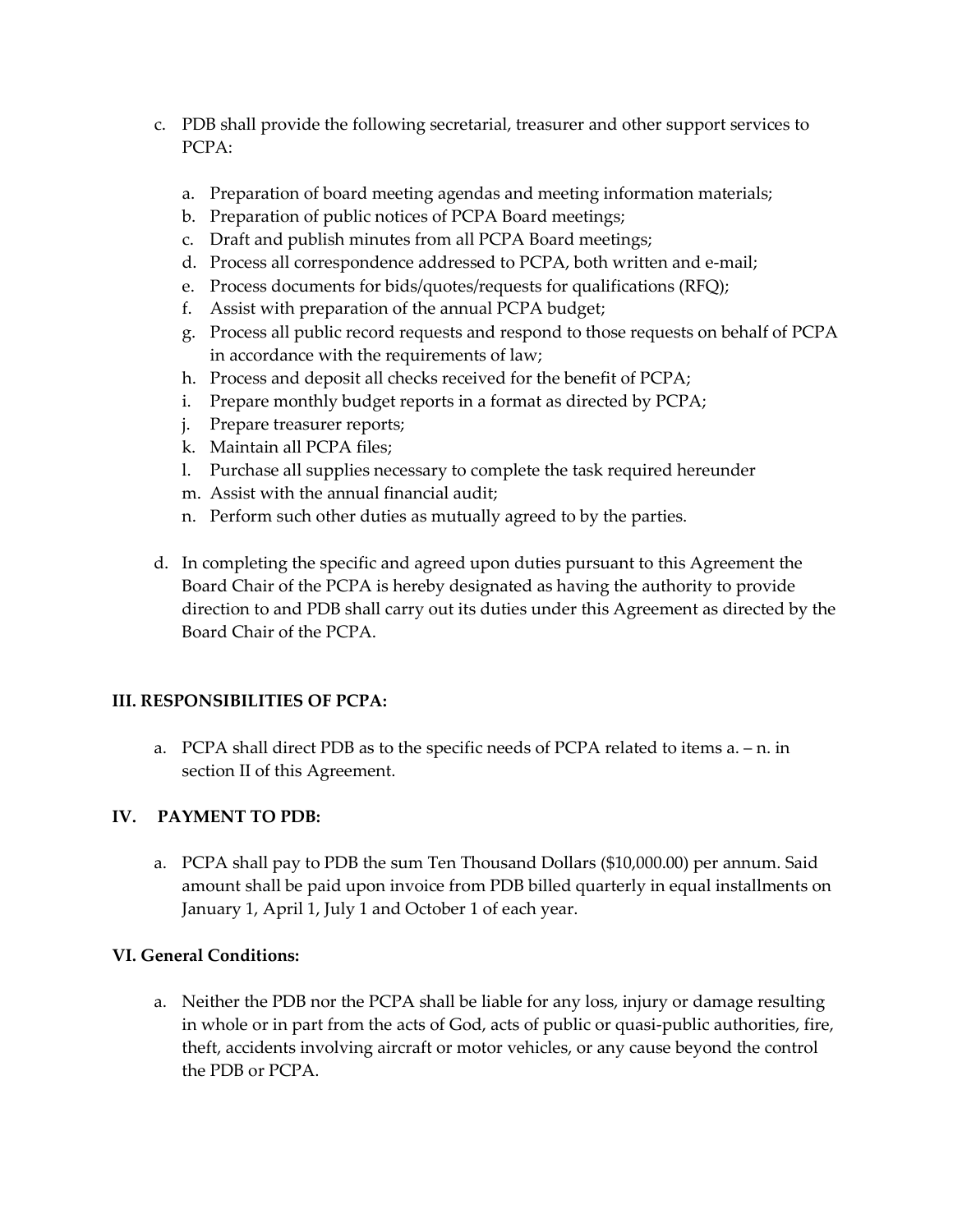- b. The PDB, as well as employees of the PDB, shall in no way be considered employees of the PCPA for any purpose including but not limited to, retirement benefits, Worker's Compensation, Unemployment compensation, Health Insurance, any other fringe benefit, or any PCPA mandated training. PDB agrees that no agency, employment, joint venture, or partnership has been or will be created between the parties hereto pursuant to the terms and conditions of this Agreement. PDB also agrees that PDB assumes all responsibility for any federal, state, municipal, or other tax liabilities along with workers compensation, unemployment compensation, and insurance premiums which may accrue as a result of compensation received for services rendered hereunder. PDB agrees that it is an independent provider for all purposes including, but not limited to the application of the Fair Labor Standards Act, the Social Security Act, the Federal Unemployment Tax Act, the Federal Insurance Contribution Act, the Internal Revenue Code, Ohio Tax Law, Workers Compensation Law, and Unemployment Insurance Law. PDB certifies that all approval, licenses, or other qualifications necessary to conduct business in the State of Ohio have been obtained and are operative. Of at any time during the Agreement period PDB becomes disqualified from conducting business in the State of Ohio, for whatever reason, PDB must immediately notify PCPA of the disqualification.
- c. This agreement shall be construed, interpreted, and the rights of the parties determined, in accordance with the laws of the State of Ohio, and any action to enforce terms of this Agreement shall be brought in Portage County, Ohio.
- d. Except as otherwise provided herein, neither party shall assign it rights or delegate its duties hereunder without the prior consent of the other party. Subject to such consent, this Agreement shall be binding upon and for the benefit of the parties hereto, their successors and assigns.
- e. PDB and PCPA acknowledge that each has read this Agreement, understands it, and agrees to be bound by its terms. PDB and PCPA further agree that this Agreement shall not be modified, except by a written agreement, signed on behalf of both parties by a duly authorized representative. This Agreement may be executed in multiple copies, with each executed copy constituting an original, but collectively constituting but a single document.
- f. PDB shall indemnify and hold PCPA forever harmless from any and all claims in law or equity from the acts, and/or omissions of PDB agents and/or employees, contractors, clients, and any other acts and/or omissions resulting from operations under this Agreement.
- g. If and term(s), provision (s) or condition(s) of this Agreement is held by a court of competent jurisdiction to be invalid, void or unenforceable, the remainder of the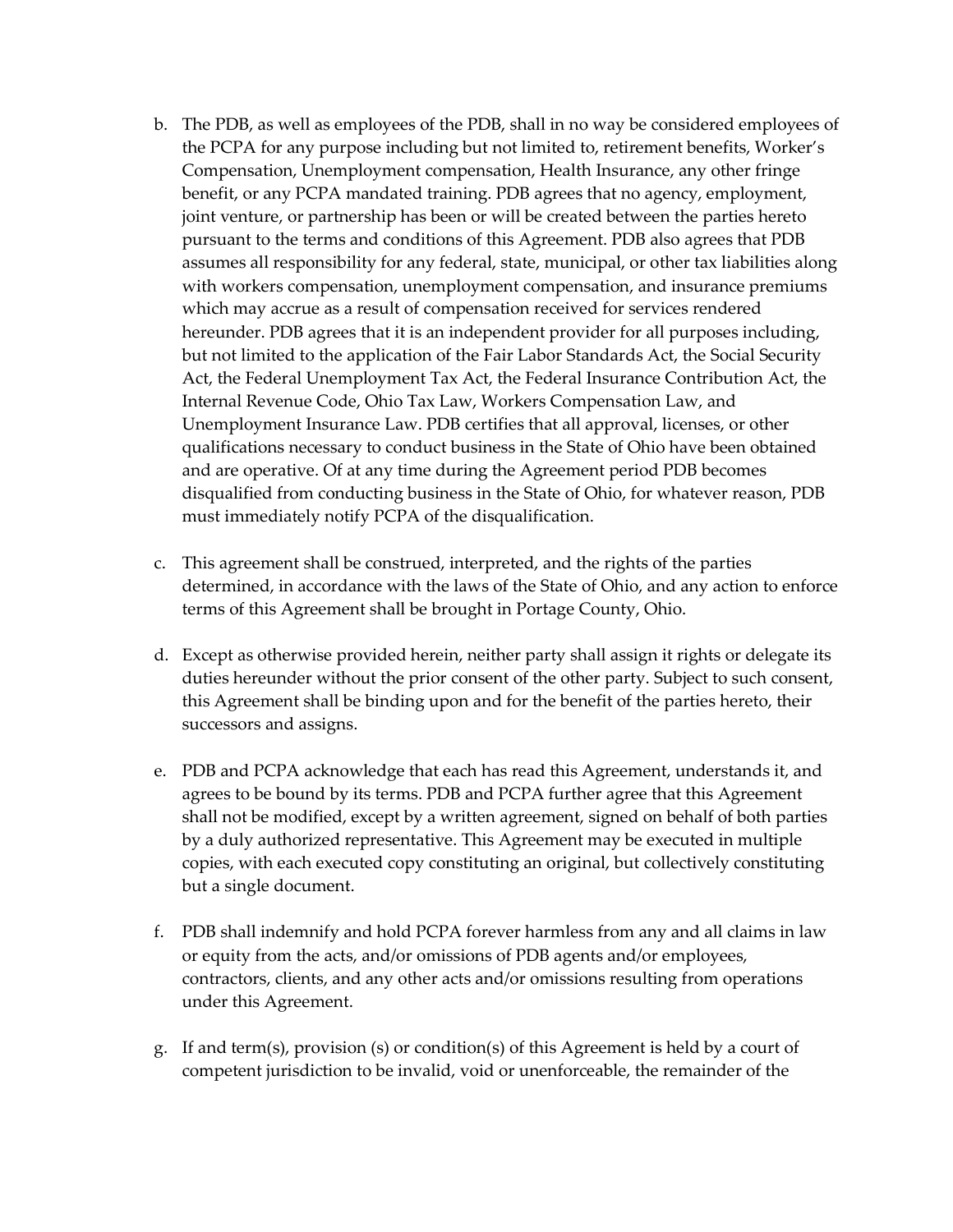provisions shall remain in full force and effect and in no way be affected, impaired or invalidated.

- h. No person or entity that is not a party to this Agreement is intended by PDB or PCPA to be afforded any enforceable rights as a consequence of this Agreement.
- i. This Agreement is a matter of public record under the laws of the State of Ohio. PDB agrees to make copies of this Agreement and any records generated there under promptly available to any requesting party. By entering into this Agreement PDB acknowledges and understands that the records maintained by PDB pursuant to this Agreement may be deemed public records subject to disclosure under Ohio law.
- j. PDB, along with its officers, members, and employees, have not interest, personal or otherwise, direct or indirect, which is incompatible or in conflict with or would compromise in any manner or degree with the discharge and fulfillment of his or her functions and responsibilities under the Agreement. PDB agree to periodically inquire of its officers, members and employees concerning such interests. Any person who acquires an incompatible, compromising, or conflicting personal or business interest shall immediately disclose his or her interest to PCPA in writing. Thereafter, he or she shall not participate in any action affecting the work under this Agreement, unless PCPA shall determine that, in light of the personal interest disclosed, his or her participation in any such action would not be contrary to the public interest. The written disclosure of such interest shall be made to: Portage County Port Authority, 217 S. Chestnut Street, Ravenna, Ohio 44266.

## **VII. Signature of Authorized Persons:**

**IN WITNESS WHEREOF**, the parties have executed this Agreement to be effective as of July 1, 2011.

Portage County Port Authority **Portage Development Board** 

(signature) (signature)

(date) (date)

Name: David Dix Name: Stephen Colecchi Title: Vice-Chairman Title: Chairman, Board of Directors